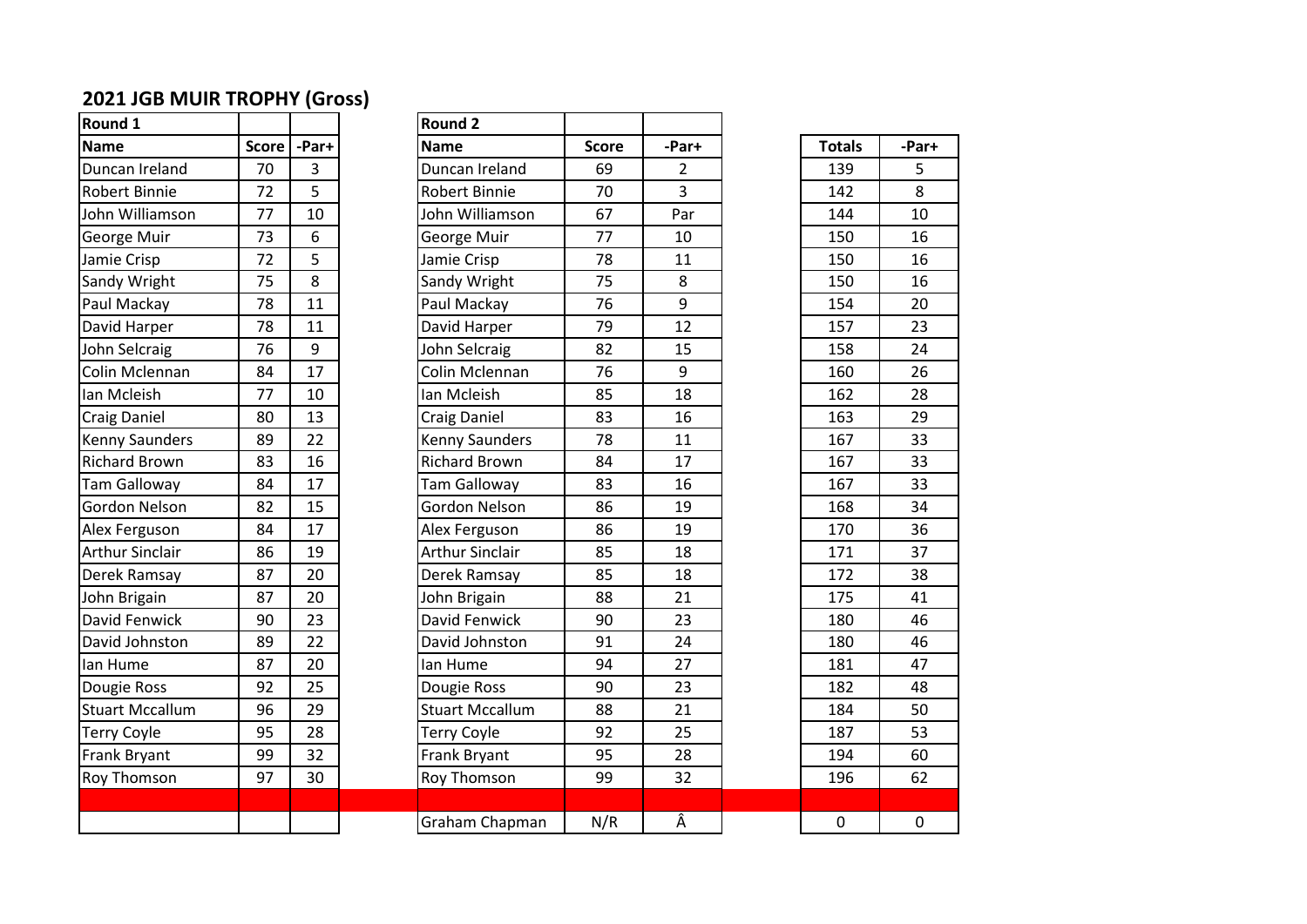| Graham Chapman           | N/R |                           |
|--------------------------|-----|---------------------------|
| <b>Harry Moriarty</b>    | N/R | $\frac{\hat{A}}{\hat{A}}$ |
| James Craik              | N/R | Â                         |
| <b>Martin Kyles</b>      | N/R |                           |
| Mitch Storey             | N/R | $\frac{\hat{A}}{\hat{A}}$ |
| <b>Scott Robertson</b>   | N/R |                           |
| Scott Robertson Jnr      | N/R | Â                         |
| <b>Stuart McMurdo</b>    | N/R | Â                         |
|                          |     |                           |
| <b>Thomas Burnett</b>    | 68  | $\overline{1}$            |
| <b>Brian Coyle</b>       | 74  | $\overline{7}$            |
| <b>Graeme Markey</b>     | 75  | 8                         |
| <b>Scott Cross</b>       | 75  | 8                         |
| <b>Andrew Gibbs</b>      | 77  | 10                        |
| <b>Terry Paul</b>        | 77  | 10                        |
| Alan Thompson            | 78  | 11                        |
|                          |     |                           |
| <b>Gregor Forbes</b>     | 78  | 11                        |
| Paul Pearson             | 78  | 11                        |
| Scott Kidon              | 79  | 12                        |
| <b>Robert Sutherland</b> | 80  | 13                        |
| <b>Robert Cairns</b>     | 81  | 14                        |
| Stefano Vessella         | 81  | 14                        |
| Archie Johnston          | 82  | 15                        |
| <b>Graeme Grant</b>      | 82  | 15                        |
| Kevin Fraser             | 82  | 15                        |
| Michael Wright           | 82  | 15                        |
| James Markey             | 85  | 18                        |
|                          |     |                           |
| David Deery              | 91  | 24                        |
|                          |     |                           |
| <b>Robert Milligan</b>   | 92  | 25                        |
|                          |     |                           |

| Graham Chapman         | N/R | Â            |                       |     |              | $\mathbf 0$ |  |
|------------------------|-----|--------------|-----------------------|-----|--------------|-------------|--|
| <b>Harry Moriarty</b>  | N/R | Â            |                       |     |              | $\mathbf 0$ |  |
| James Craik            | N/R | Â            | James Craik           | N/R | Â            | 0           |  |
| Martin Kyles           | N/R | Â            |                       |     |              | $\mathbf 0$ |  |
| Mitch Storey           | N/R | Â            | Mitch Storey          | N/R | Â            | $\mathbf 0$ |  |
| <b>Scott Robertson</b> | N/R | Â            |                       |     |              | $\mathbf 0$ |  |
| Scott Robertson Jnr    | N/R | Â            |                       |     |              | 0           |  |
| <b>Stuart McMurdo</b>  | N/R | Â            | <b>Stuart McMurdo</b> | N/R | Â            | $\mathbf 0$ |  |
|                        |     |              | David Dalgleish       | 68  | $\mathbf{1}$ | 68          |  |
| Thomas Burnett         | 68  | $\mathbf{1}$ |                       |     |              | 68          |  |
| <b>Brian Coyle</b>     | 74  | 7            |                       |     |              | 74          |  |
| <b>Graeme Markey</b>   | 75  | 8            |                       |     |              | 75          |  |
| <b>Scott Cross</b>     | 75  | 8            |                       |     |              | 75          |  |
| <b>Andrew Gibbs</b>    | 77  | 10           |                       |     |              | 77          |  |
| <b>Terry Paul</b>      | 77  | 10           |                       |     |              | 77          |  |
| Alan Thompson          | 78  | 11           | Alan Thompson         | N/R | Â            | 78          |  |
|                        |     |              | David Bennett         | 78  | 11           | 78          |  |
| Gregor Forbes          | 78  | 11           |                       |     |              | 78          |  |
| Paul Pearson           | 78  | 11           | Paul Pearson          | N/R | Â            | 78          |  |
| Scott Kidon            | 79  | 12           |                       |     |              | 79          |  |
| Robert Sutherland      | 80  | 13           |                       |     |              | 80          |  |
| <b>Robert Cairns</b>   | 81  | 14           | <b>Robert Cairns</b>  | N/R | Â            | 81          |  |
| Stefano Vessella       | 81  | 14           |                       |     |              | 81          |  |
| Archie Johnston        | 82  | 15           |                       |     |              | 82          |  |
| Graeme Grant           | 82  | 15           |                       |     |              | 82          |  |
| Kevin Fraser           | 82  | 15           |                       |     |              | 82          |  |
| Michael Wright         | 82  | 15           |                       |     |              | 82          |  |
| James Markey           | 85  | 18           |                       |     |              | 85          |  |
|                        |     |              | <b>Alex Fenwick</b>   | 89  | 22           | 89          |  |
| David Deery            | 91  | 24           |                       |     |              | 91          |  |
|                        |     |              | Eric Mcgillivray      | 92  | 25           | 92          |  |
| Robert Milligan        | 92  | 25           | Robert Milligan       | N/R | Â            | 92          |  |
|                        |     |              | Andrew Mcarthur       | 94  | 27           | 94          |  |
|                        |     |              |                       |     |              |             |  |

|                | 0  | 0              |
|----------------|----|----------------|
|                | 0  | 0              |
| Â              | 0  | 0              |
|                | 0  | 0              |
| Â              | 0  | 0              |
|                | 0  | 0              |
|                | 0  | 0              |
| Â              | 0  | 0              |
| $\overline{1}$ | 68 | $\overline{1}$ |
|                | 68 | $\overline{1}$ |
|                | 74 | 7              |
|                | 75 | 8              |
|                | 75 | 8              |
|                | 77 | 10             |
|                | 77 | 10             |
| Â              | 78 | 11             |
| $\overline{1}$ | 78 | 11             |
|                | 78 | 11             |
| Â              | 78 | 11             |
|                | 79 | 12             |
|                | 80 | 13             |
| Â              | 81 | 14             |
|                | 81 | 14             |
|                | 82 | 15             |
|                | 82 | 15             |
|                | 82 | 15             |
|                | 82 | 15             |
|                | 85 | 18             |
| $\overline{2}$ | 89 | 22             |
|                | 91 | 24             |
| $\frac{25}{1}$ | 92 | 25             |
| Â              | 92 | 25             |
| $\frac{1}{2}$  | 94 | 27             |
|                |    |                |